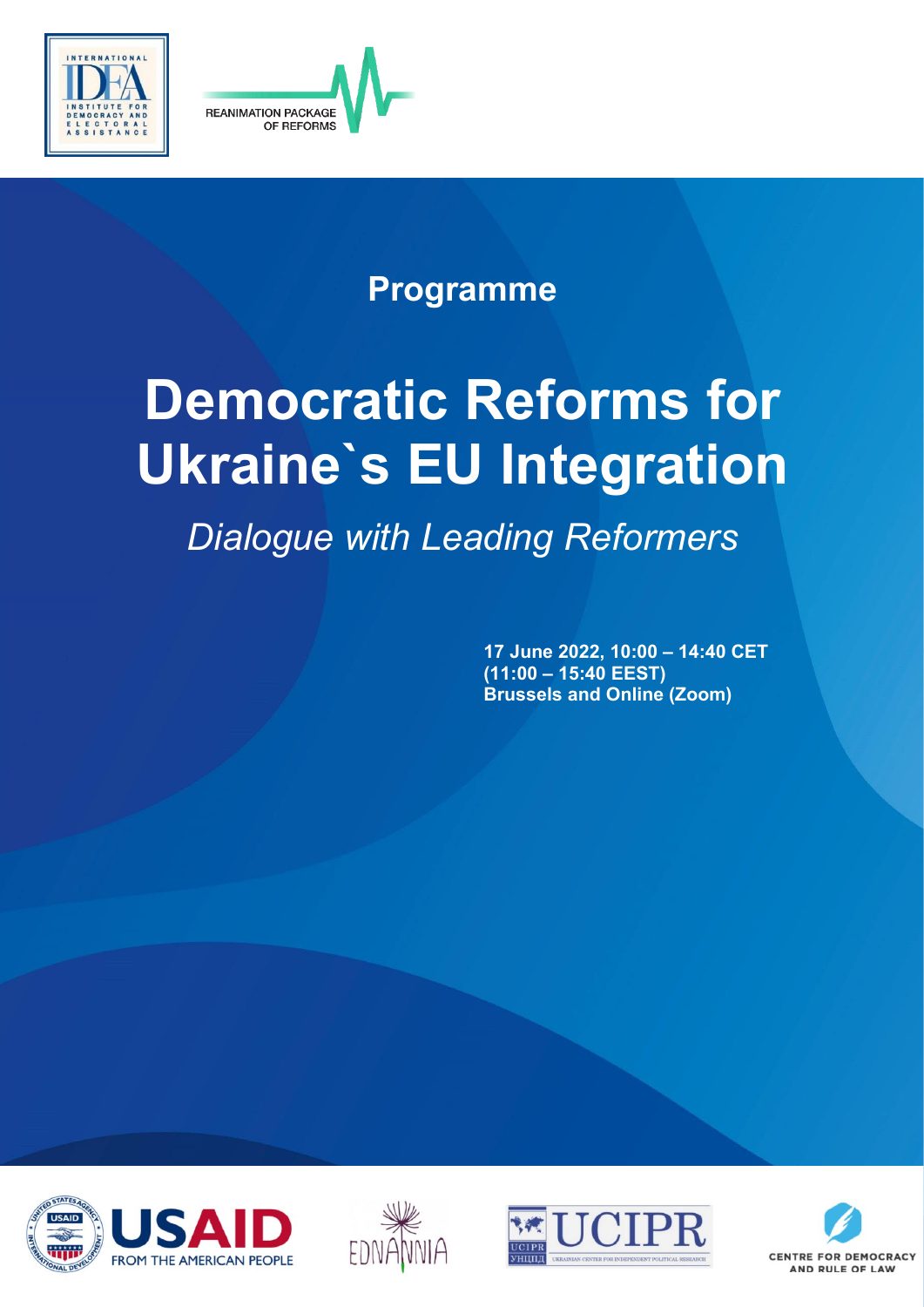## **AGENDA**

#### **Event Date & Location**

**17 June 2022, 10:00 – 14:40 CET,** Brussels and Online (Zoom) **Martin's Brussels EU Hotel,** Boulevard Charlemagne 80, Brussels

### **Context**

Following the popular uprising of Euromaidan, Ukraine's government and civil society have engaged in a wide-ranging reform-making process, which has made Ukraine into a stronger, more resilient democracy. The reform agenda, which continues to date, has been guided by Ukraine's determination to reform and consolidate its democratic system of government and join the European Union.

This panel discussion will bring together reform-makers from Ukraine's government and civil society to discuss where Ukraine's strongest achievements lie in its post-Euromaidan reforms, how these achievements enhance the country's standing to achieve its EU candidate status and what more remains to be done. Last but not least, the panellists will discuss how the government and civil society should work to ensure that the substantive progress achieved is not rolled back due to the continuing large-scale war perpetrated by Russia. The panels will particularly focus on reforms in the fields of parliamentary strengthening for democratic law-making and public accountability, decentralization and effective local self-government, and promoting electoral integrity and transparency in campaign finance.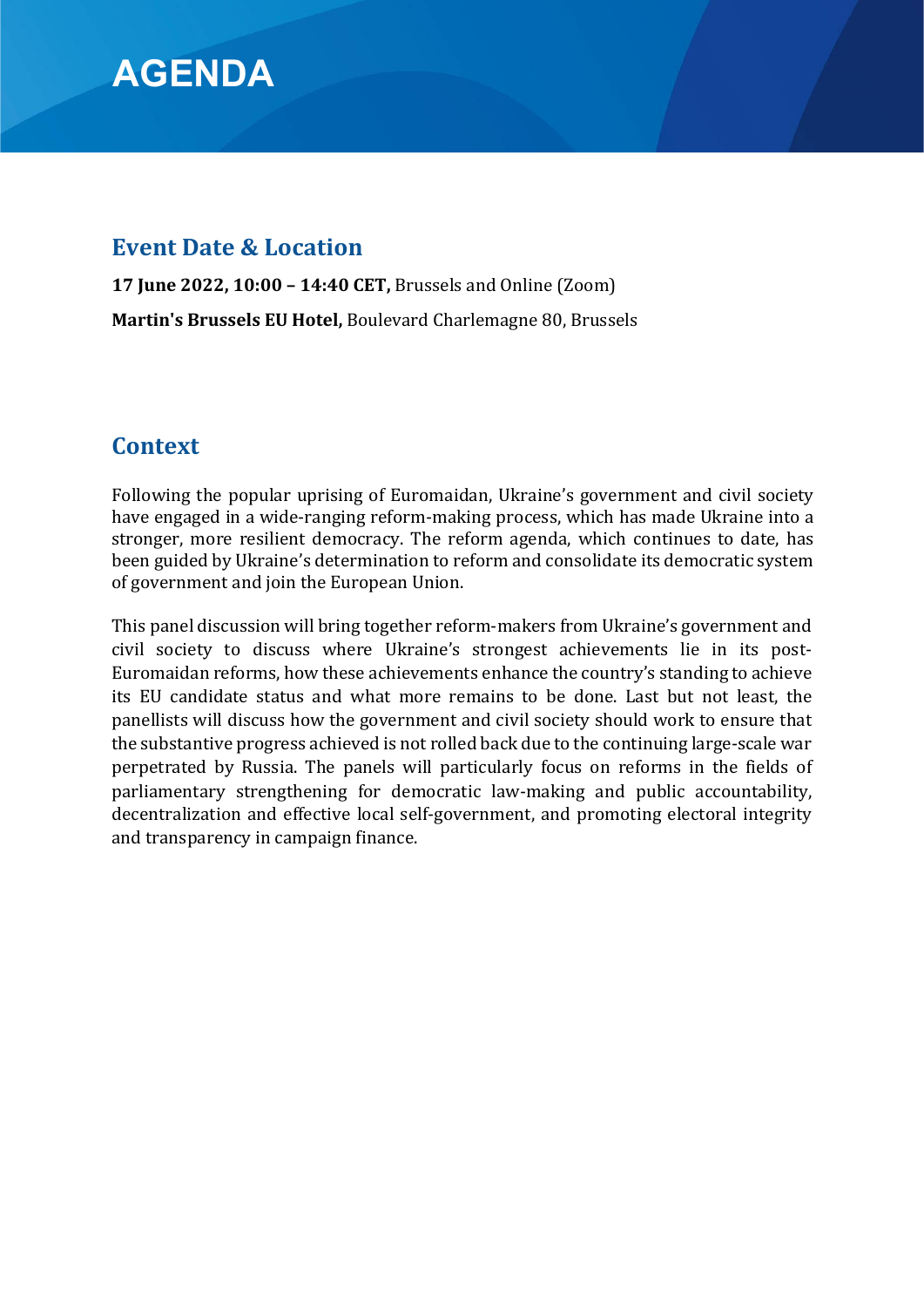

| <b>17 JUNE 2022</b>                                  |                                                                                                                                                             |
|------------------------------------------------------|-------------------------------------------------------------------------------------------------------------------------------------------------------------|
|                                                      | <b>Opening Session</b>                                                                                                                                      |
| $10:00 - 10:20$ (Brussels)<br>$11:00 - 11:20$ (Kyiv) | Dr. Kevin Casas-Zamora, Secretary-General,<br><b>International IDEA</b> (online)                                                                            |
|                                                      | Mr. Oleksandr Kornienko, First Deputy Chairman of<br>Parliament of Ukraine (online)                                                                         |
|                                                      | Mr. Georg Ziegler, Deputy Head of the Support Group<br>for Ukraine, European Commission                                                                     |
|                                                      | Ms. Iuliia Kyrychenko, Member of the Board at the<br>Centre of Policy and Legal Reform and Co-Chairwoman<br>at the Reanimation Package of Reforms Coalition |
|                                                      | <b>Master of Ceremony: Sam van der Staak, Head of</b><br><b>Europe Programme</b>                                                                            |
|                                                      | <b>Session I-Ukrainian Parliament as an</b>                                                                                                                 |
|                                                      | <b>Institution for Democratic Lawmaking and</b><br><b>Public Accountability</b>                                                                             |
| $10:20 - 11:35$ (Brussels)<br>$11:20 - 12:35$ (Kyiv) | Dr. Olha Sovhyrya, Member of Parliament of Ukraine,<br>Deputy Head of the Parliament Committee on Legal<br>Policy (online)                                  |
|                                                      | Ms. Iuliia Kyrychenko, Member of the Board at the<br>Centre of Policy and Legal Reform and Co-Chairwoman at<br>the Reanimation Package of Reforms Coalition |
|                                                      | Mr. Oleksandr Zaslavsky, Director of Analytics at the<br><b>Agency for Legislative Initiatives (online)</b>                                                 |
|                                                      | <b>Dr. Volodymyr Venher, Executive Director of the Kyiv-</b><br>Mohyla Rule of Law Center (online)                                                          |
|                                                      | Dr. Jonathan Murphy, Head of Programme, INTER<br><b>PARES, International IDEA</b>                                                                           |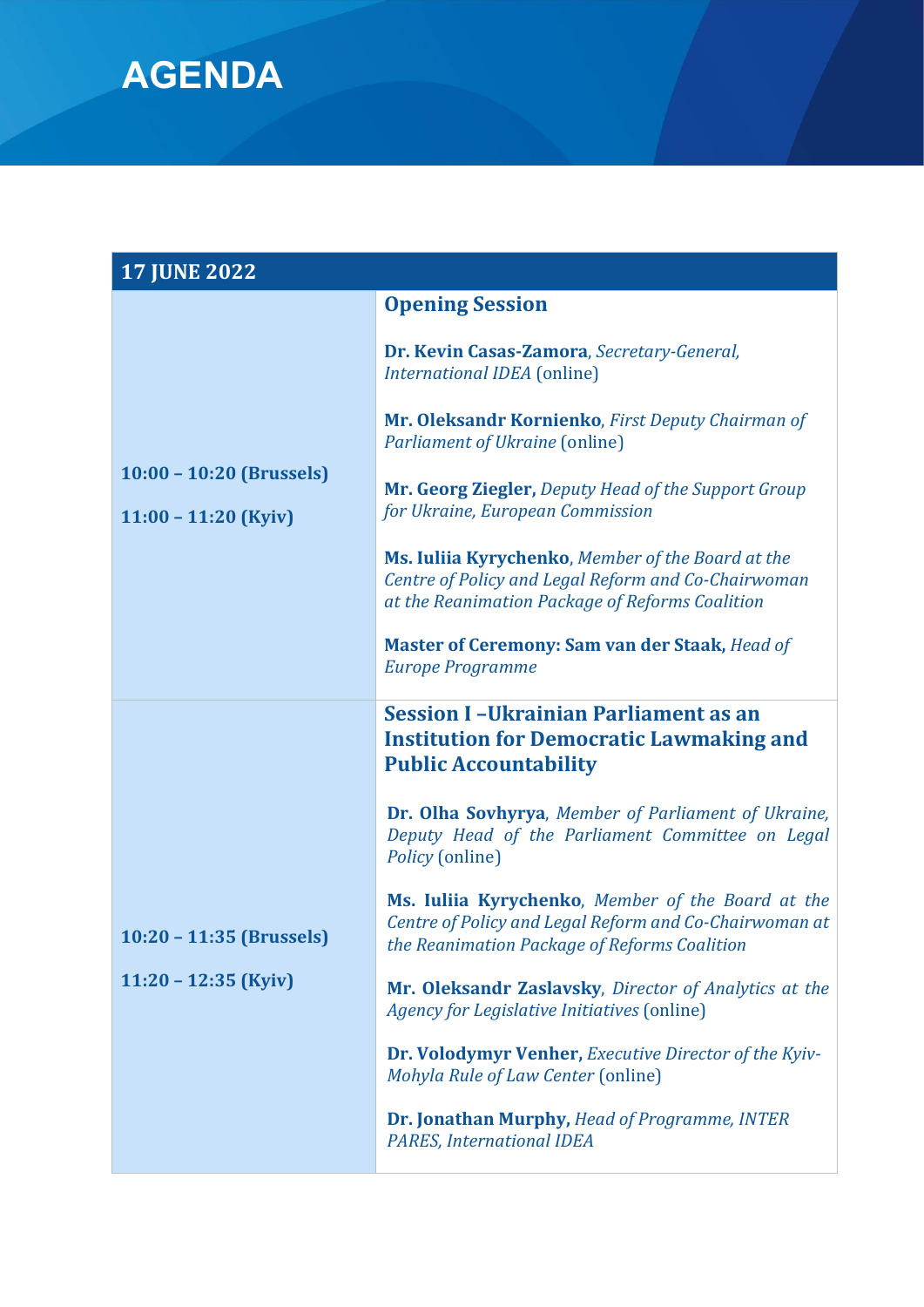|                                                      | <b>Q&amp;A Session</b>                                                                                                                                                                                                                           |
|------------------------------------------------------|--------------------------------------------------------------------------------------------------------------------------------------------------------------------------------------------------------------------------------------------------|
|                                                      | Moderator: Nana Kalandadze, Programme Manager,<br><b>International IDEA</b>                                                                                                                                                                      |
| $11:40 - 12:55$ (Brussels)<br>$12:40 - 13:55$ (Kyiv) | <b>Session II - Decentralization and Effective</b><br><b>Local Self-Governance</b>                                                                                                                                                               |
|                                                      | Mr. Vitalii Bezghin, Member of Parliament of Ukraine,<br>Chairperson of the Parliamentary Subcommittee on<br>Administrative and Territorial Structure of the<br>Committee on State Building, Local Governance, Regional<br>and Urban Development |
|                                                      | Mr. Igor Koliushko, Chairman of the Board of the Center<br>for Political and Legal Reforms (online)                                                                                                                                              |
|                                                      | Dr. Oleksandr Slobozhan, Executive Director of the<br><b>Association of Ukrainian Cities</b>                                                                                                                                                     |
|                                                      | Mr. Yurii Hanushchak, RPR Coalition Expert, Head of<br><b>Territorial Development Institute</b>                                                                                                                                                  |
|                                                      | Mr. Alberto Fernandez Gibaja, Senior Programme<br>Officer, Democracy Assessment Unit, International IDEA                                                                                                                                         |
|                                                      | <b>Q&amp;A Session</b>                                                                                                                                                                                                                           |
|                                                      | <b>Moderator: Ms. Olga Lymar</b> , Executive Director of RPR<br>Coalition                                                                                                                                                                        |
|                                                      | <b>Break</b>                                                                                                                                                                                                                                     |
| 13:15 - 14:30 (Brussels)<br>$14:15 - 15:30$ (Kyiv)   | <b>Session III - Promoting Electoral Integrity</b><br>and Transparency in Political Finance                                                                                                                                                      |
|                                                      | Ms. Alina Zahoruiko, Member of Parliament of Ukraine,<br>First Deputy Chairperson of the Parliament Committee on<br>State Building, Local Governance, Regional and Urban<br>Development                                                          |
|                                                      | Ms. Olga Kotsiuruba, Legal Adviser, Civil Network<br><b>OPORA</b>                                                                                                                                                                                |
|                                                      | Ms. Yulia Zaltsberg, Head of «IntegrityUA»                                                                                                                                                                                                       |